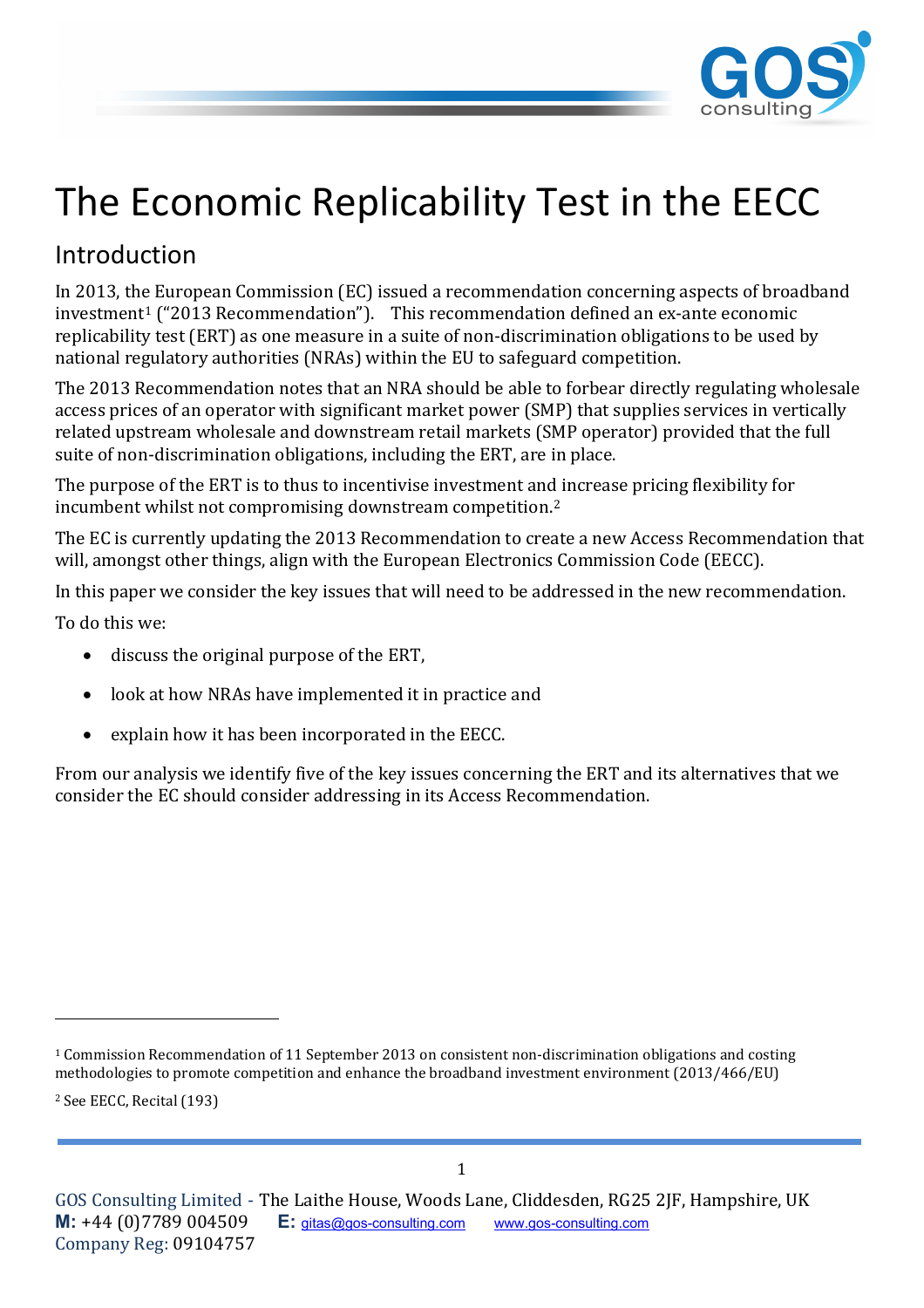

# ERT definition in the 2013 Recommendation

The 2013 Recommendation states that an NRA should be able to forbear regulating wholesale access prices of a SMP operator, provided that the full suite of non-discrimination obligations are in place and there is a constraint on retail prices. These non-discrimination obligations are:[3](#page-1-0)

- 1. The SMP operator supplies relevant wholesale services in accordance with Equivalence of Inputs (EOI) requirements, and
- 2. The relevant wholesale services enable the technical replicability of the broadband service supplied by the SMP operator in the retail market, and
- 3. The relevant wholesale services enable the economic replicability of the broadband service supplied by the SMP operator in the retail market as assessed *ex-ante* using the ERT

The retail price constraint is based on a retail broadband service that is either derived from:

- 1. The SMP operator's copper-based wholesale service, provided that its access price is costoriented; or,
- 2. Competition from alternative infrastructure that is not supplied by the SMP operator.

If the SMP operator has implemented the EOI obligations, technical replicability is ensured, and, say, copper-based broadband provides a retail price constraint, then the ERT could be imposed as an alternative to a price control on wholesale fibre services.

<span id="page-1-0"></span><sup>3</sup> 2013 Recommendation, paragraphs 48 and 49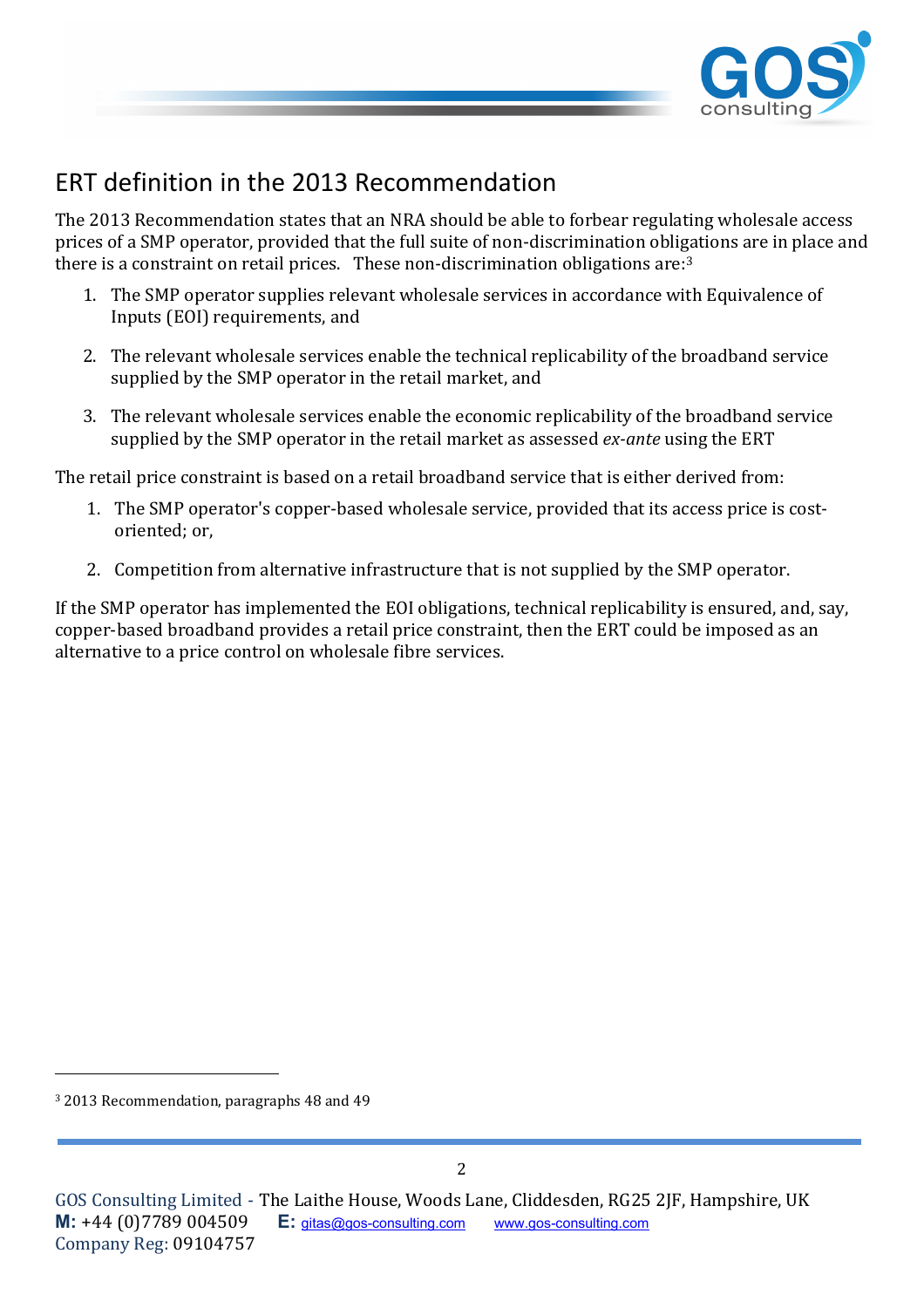

This is illustrated in the following diagram:



The ERT assesses whether the margin between the retail price of the relevant fibre-based (FTTx) broadband products and the access price for the wholesale inputs supplied by the SMP operator is greater than the SMP operator's incremental downstream costs<sup>[4](#page-2-0)</sup> and a reasonable percentage of common costs.[5](#page-2-1) If the margin between the retail price and wholesale access price is greater than the cost of downstream inputs, then this suggests that it is economic for a retail operator to replicate the SMP operator's retail services using the SMP operator's fibre access service.

<span id="page-2-1"></span><sup>5</sup> 2013 Recommendation, paragraph 64 and Annex II

<span id="page-2-0"></span><sup>4</sup> In some circumstances, the NRA may choose to adjust these costs or substitute the costs of a competitor.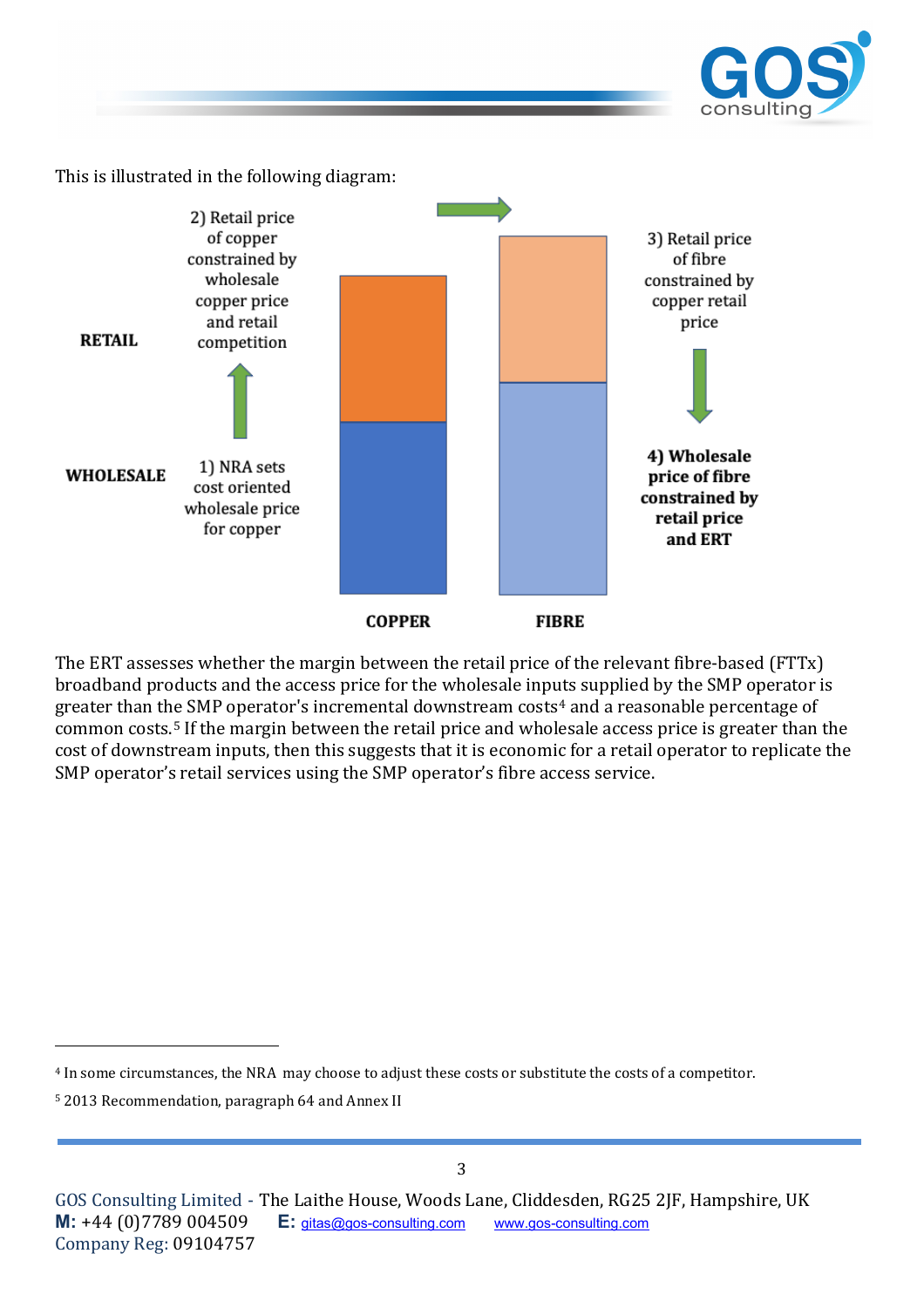

# Examples of ERT in practice in the EU

The approach recommended by the EC in 2013 was taken up by a number of member state NRAs. The mechanism for the ERT however varied considerably. Some examples are below.

# **Austria**

In Austria in 2017 the regulator imposed a price control on the wholesale copper broadband access services of A1 Telekom Austria, with a minimum retail-wholesale price differential on both copper and fibre (FTTC and FTTH) local access services. The values of the direct control and the price differentials were both quantified based upon bottom-up models commissioned by the regulator.

This is an ERT in the expected form, but unusual in that the price differentials in euro have been set in advance to cover the whole market review period.

### **Ireland**

In Ireland various ERTs are required for local access services (copper and fibre) provided by the incumbent, Eir. In urban areas the tests must be performed between wholesale local access (WLA)<sup>6</sup>, in which Eir has SMP, and retail broadband prices and also between WLA and wholesale central access (WCA)[7](#page-3-1) prices. In rural areas, where Eir has been found to also have SMP in WCA, the tests are between WLA and WCA prices, and also between WCA and retail prices.

The constraint on retail prices is provided by copper (including FTTC) WLA for which the wholesale prices are fixed ex ante, based upon bottom-up models.

## **Italy**

In Italy, an ERT is required on both copper and fibre access services provided by TIM. The test is required to be performed between wholesale and retail prices for local access services and submitted to the regulator in advance of any price change, including special offers.

However, there are also cost-based price controls on both copper and fibre wholesale local access services, except in a number of "contestable municipalities" within the SMP area where TIM may in some circumstances depart from the fibre price control (but not the ERT requirement) provided that certain criteria are met. In these municipalities TIM faces wholesale competition, principally from OpenFiber, a "wholesale only" operator.

The city of Milan is considered to be a separate market from the rest of Italy and no SMP obligations are imposed there.

This example of an ERT is unusual in that it has been imposed in conjunction with an ex-ante costbased price fixed for fibre services in the majority of the country. This suggests that the purpose of the ERT here may be as a safeguard on predation and margin squeeze, which the NRA explicitly recognises as risks rather than merely to control fibre prices.

<span id="page-3-0"></span><sup>6</sup> Market 3a under 2014 EC recommendation on relevant telecoms markets susceptible to ex ante regulation

<span id="page-3-1"></span><sup>7</sup> Market 3b under 2014 EC recommendation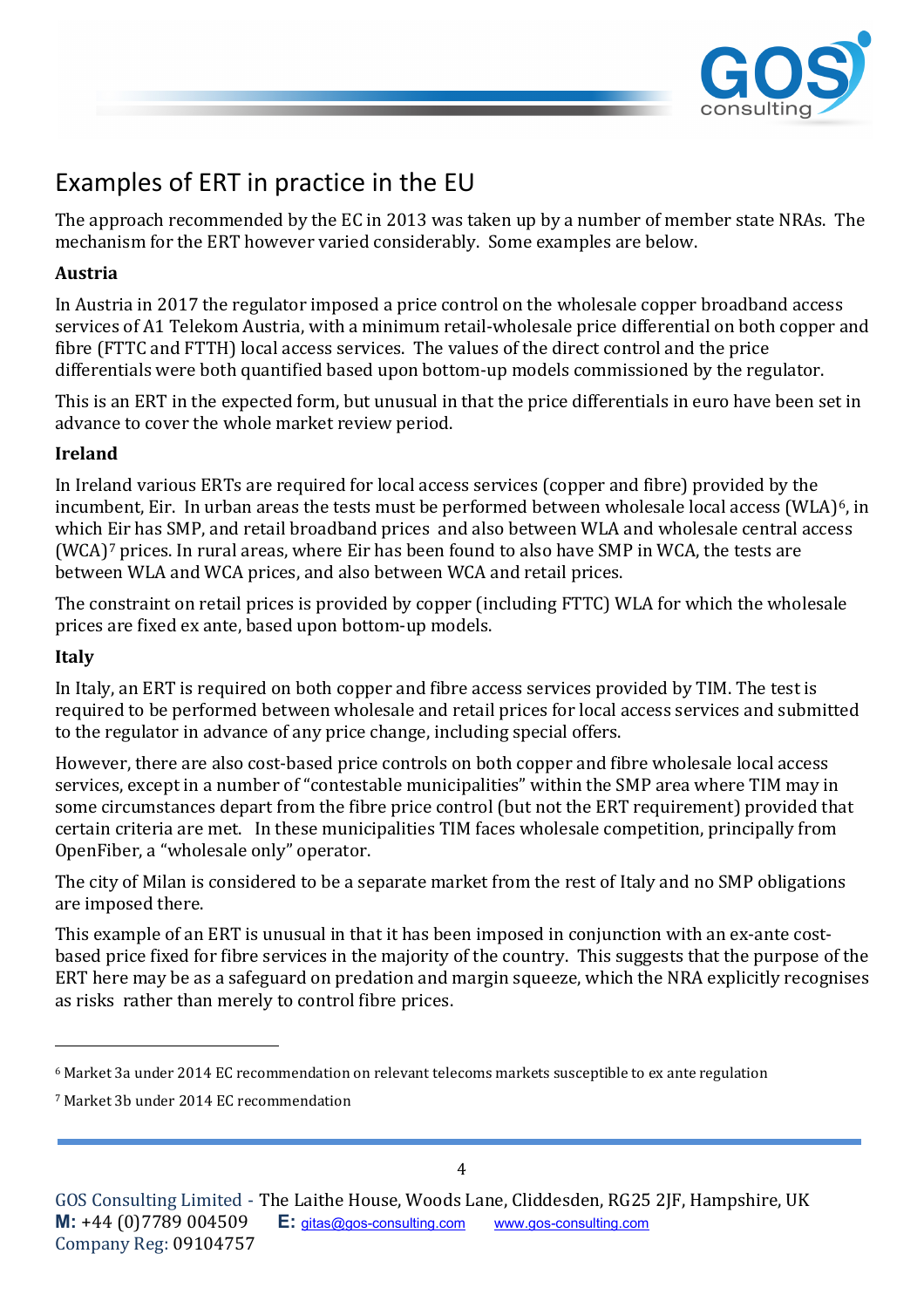

### **Slovenia**

In Slovenia, Telekom Slovenije, is required to perform an ERT between retail and wholesale prices for fibre (FTTH) and also FTTC services whenever there is a price change and report the results to the NRA. It must also report retail costs annually to the regulator if requested. The wholesale prices for full copper broadband services are set using a cost-based model.

This example is an ERT in the expected form, allowing the NRA to forego a direct price control on FTTH and FTTC services.

### **Spain**

In Spain there is a national price specified for on Telefonica's copper services and there is the requirement for it to offer fibre at a price limited by an ERT, except in 66 "Ultrafast Broadband (UFB) municipalities". In the UFB municipalities there is considered to be sufficient competition from at least two other fibre and/or cable networks such that price regulation on Telefonica's fibre services is not required.

Again, this is an ERT price constraint in the expected form, allowing the NRA to forego a direct price control on fibre services.

### **Sweden**

In Sweden, a direct cost-based price control on copper and ERT on fibre were imposed on the incumbent Telia in 2016 (which remains in force). The regulator must perform the ERT when "significant changes" occur such as changes in pricing, quality or product set. The next review has been delayed as the European Commission was not satisfied in the light of competitive developments that the finding of a single national market, notified in the draft decision in 2019, remained appropriate.

As for Spain and Slovenia, this is a use of the ERT in the context that we would expect from the 2013 Recommendation.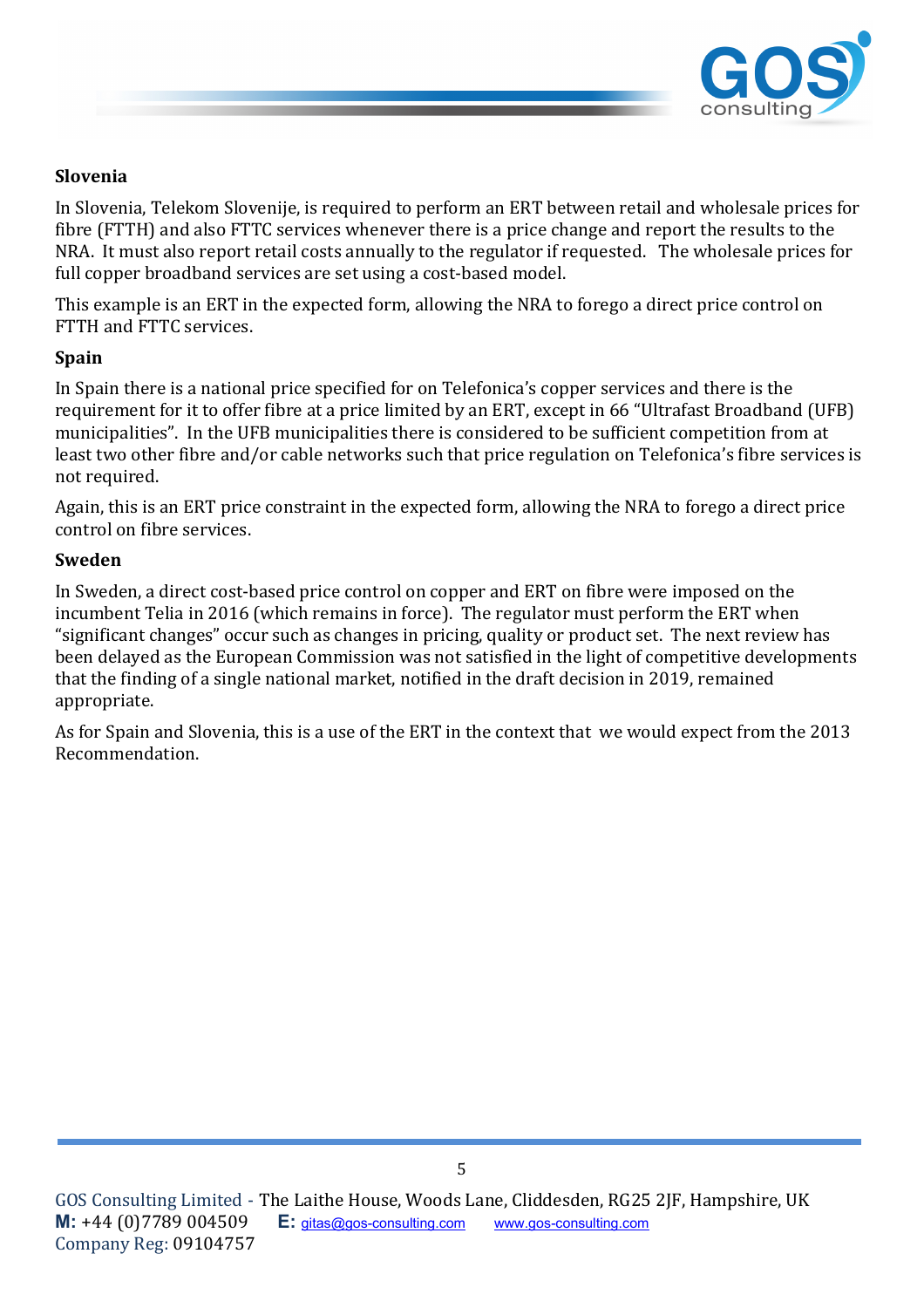

### **Summary of examples of ERT in practice**

The table below summarises the six examples above

|          | Copper (LLU)<br>wholesale cost-<br>based price<br>control? | Fibre (FTTH)<br>wholesale cost-<br>based price<br>control? | ERT on fibre<br>broadband services?                  | Constraint on<br>fibre retail prices                  |
|----------|------------------------------------------------------------|------------------------------------------------------------|------------------------------------------------------|-------------------------------------------------------|
| Austria  | Yes                                                        | N <sub>o</sub>                                             | Yes                                                  | Copper<br>broadband                                   |
| Ireland  | Yes                                                        | N <sub>o</sub>                                             | Yes, different tests in<br>urban and rural<br>areas  | Copper<br>broadband                                   |
| Italy    | Yes                                                        | Yes (in less<br>competitive areas)                         | Yes, except Milan (no<br>SMP)                        | Direct wholesale<br>price control                     |
| Slovenia | Yes                                                        | N <sub>o</sub>                                             | Yes                                                  | Copper<br>broadband                                   |
| Spain    | Yes                                                        | N <sub>o</sub>                                             | Yes but not required<br>in more competitive<br>areas | Copper<br>broadband (in<br>less competitive<br>areas) |
| Sweden   | Yes                                                        | N <sub>o</sub>                                             | Yes                                                  | Copper<br>broadband                                   |

In all the examples above, therefore, except Italy, it is the incumbent's copper service retail price that constrains its fibre service retail price, and the ERT can then be used to constrain the fibre wholesale price, with the addition of a price cap on fibre wholesale services for some countries. In particular, in Italy, as there is a direct ex ante cost-based price set for fibre services, the purpose of the ERT appears to be to prevent predation and margin squeeze at a retail level.

None of the above examples demonstrate the alternative situation set out in the 2013 Recommendation i.e. a retail price constraint derived from infrastructure competition from an alternative operator. The dependence on cost control applied to copper services will have implications for the future use of the ERT once copper services are withdrawn.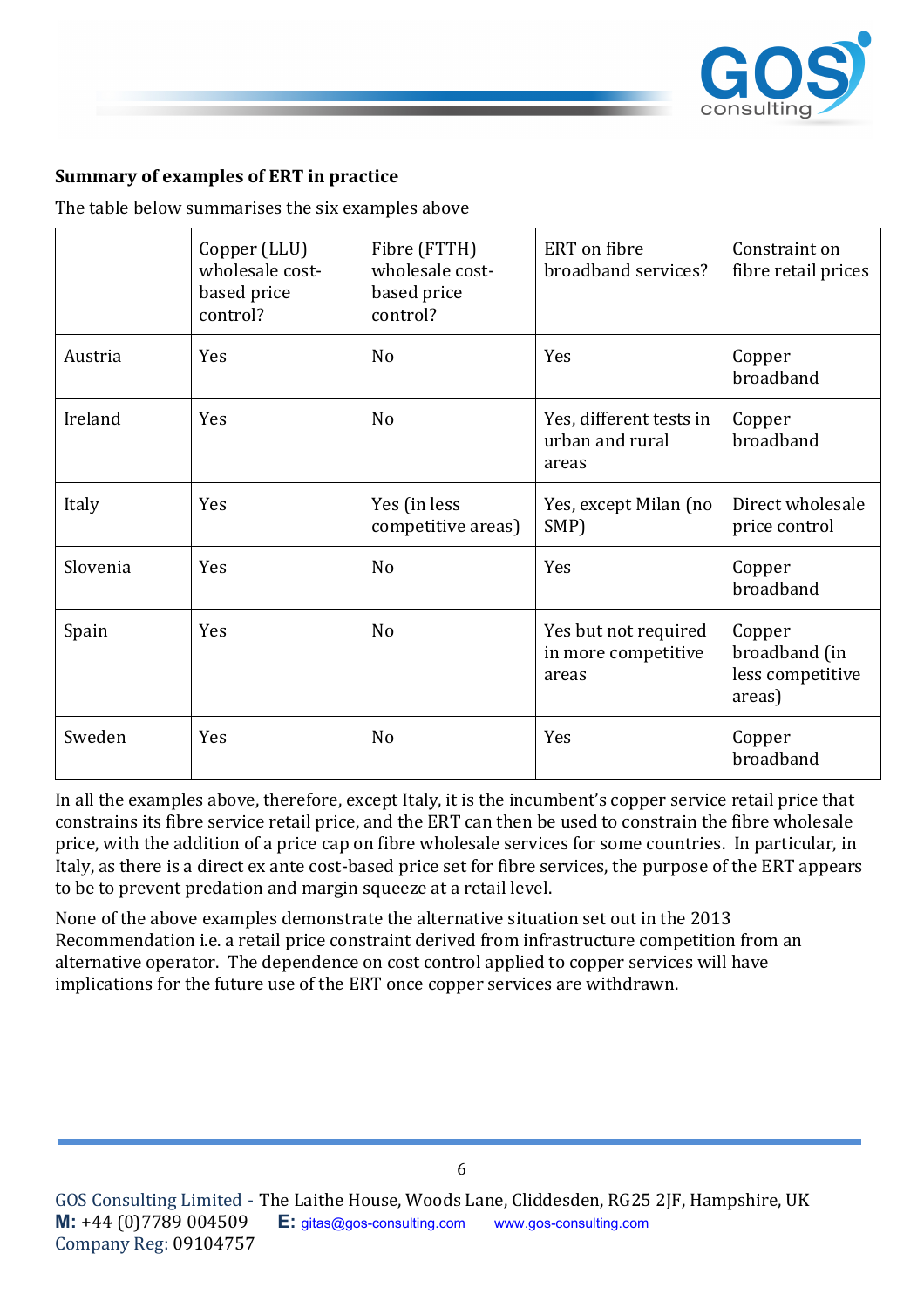

Two other examples are also pertinent.

In the **United Kingdom,** BT had been required to perform an ERT on its FTTC services, but this was withdrawn in 2017 when a cost-based price cap was instead introduced directly on one bandwidth of the FTTC service, intended to act as an anchor price for all other bandwidths. This may perhaps be an example of an alternative approach that could be used in place of an ERT. We will discuss this further in another paper.

In **Czechia**, the incumbent CETIN is not subject to an ERT between retail and wholesale prices as its former downstream arm, O2 Czech Republic, is now considered by the NRA to be sufficiently separate such that it is independent (although the companies do still share a controlling shareholder). However, as in Ireland, an ERT between WLA and WCA fibre services is required. The need for an ERT between wholesale layers may be an issue that the EC should consider further.

(We note a further unusual aspect of the Czech example is that there is also no direct wholesale price control on copper broadband services, as here it is other infrastructure, in particular co-axial cable, that is considered to constrain retail prices. Nevertheless, the competition from cable operators is not considered so strong that CETIN has lost its SMP designation.)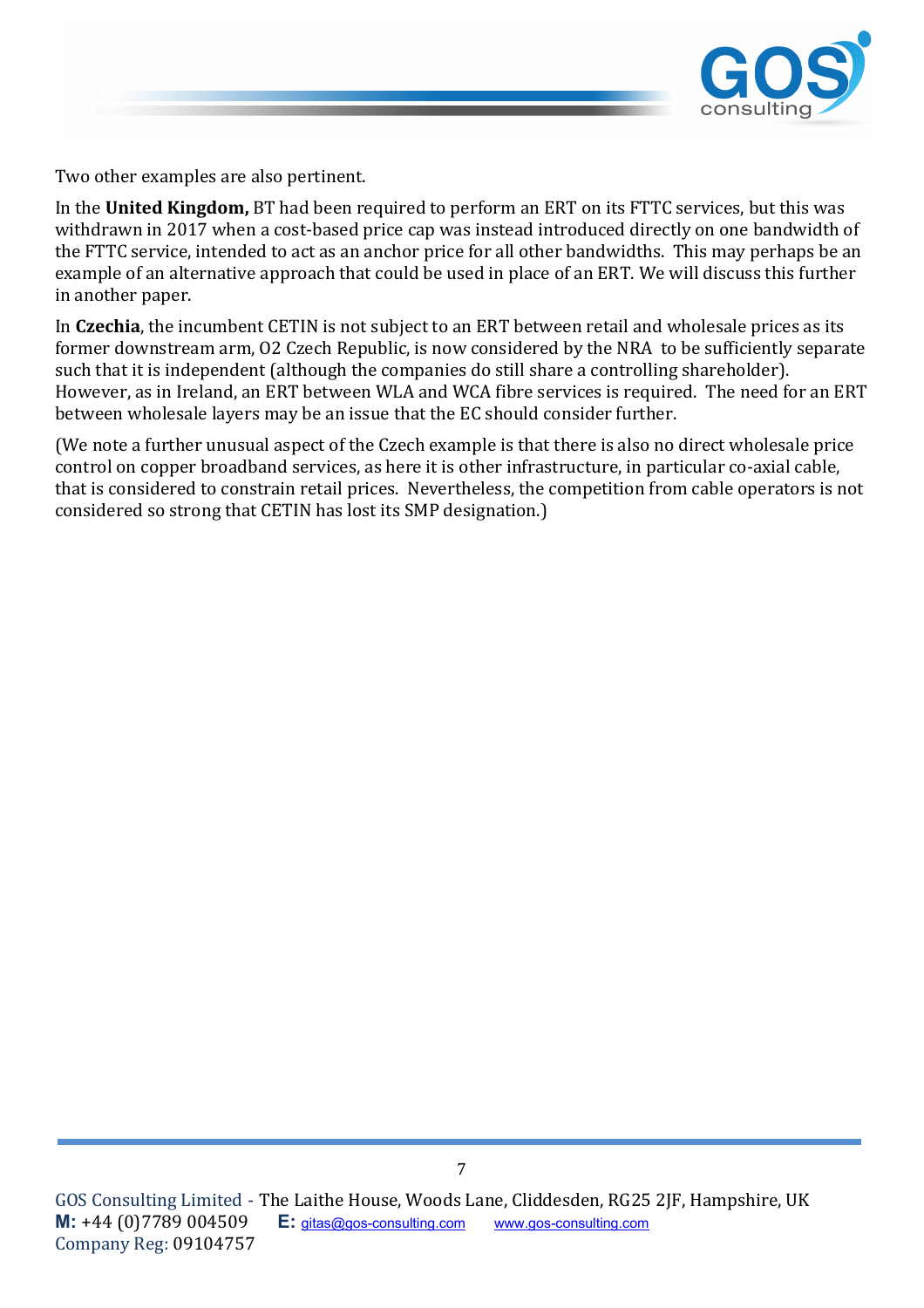

# How does the ERT fit into the scheme of the EECC?

The EECC introduces pricing flexibility in order to promote investment and innovation in broadband services, that is:<sup>[8](#page-7-0)</sup>

"Due to uncertainty regarding the rate of materialisation of demand for the provision of nextgeneration broadband services, it is important in order to promote efficient investment and innovation to allow those operators investing in new or upgraded networks a certain degree of pricing flexibility."

At its most general, this flexibility is provided by three separate approaches to pricing access to wholesale services on next generation networks, which are in summary:<sup>[9](#page-7-1)</sup>

- 1. Cost-based regulated access prices
- 2. Non-discrimination obligations instead of imposing regulated access prices
- 3. Other circumstances for not imposing regulated access prices

These approaches give NRAs significant discretion in the treatment of access prices, particularly the second and third approaches. The choice of approach will be relevant for addressing the withdrawal of copper. The discussion here now turns to a more detailed description of the second and third approaches.

### **Non-discrimination obligations instead of imposing regulated access prices**

The EECC describes the non-discrimination obligations to safeguard competition, including ERT:[10](#page-7-2)

"More specifically, to prevent excessive prices in markets where there are undertakings designated as having significant market power, pricing flexibility should be accompanied by additional safeguards to protect competition and end-user interests, such as strict non-discrimination obligations, measures to ensure technical and **economic replicability of downstream products**, **and a demonstrable retail price constraint resulting from infrastructure competition** or **a price anchor stemming from other regulated access products**, or both." [emphasis added]

This statement covers competitive safeguards that are subject to the same, in principle, retail price constraints as those listed in the preceding section on the 2013 Recommendation. In particular, the ERT assesses the "economic replicability of downstream products", and the regulated access price for copper-based wholesale service may be consistent with the price anchor stemming from other regulated access products.

<span id="page-7-1"></span> $9$  ibid.

<span id="page-7-2"></span> $10$  ibid.

<span id="page-7-0"></span><sup>8</sup> EECC, recital paragraph 193.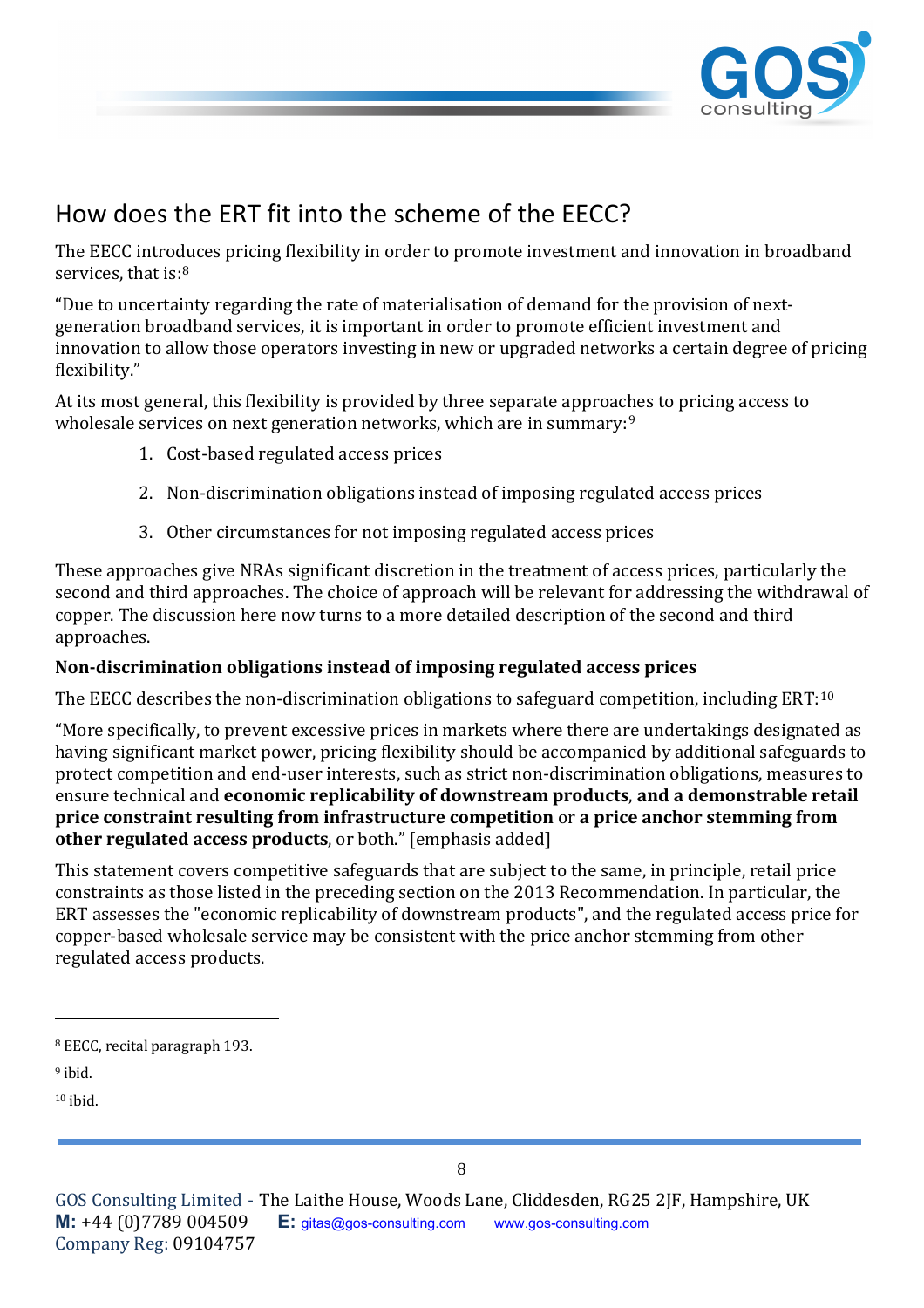

This suggests that the 2013 Recommendation non-discrimination obligations, including the ERT, with the copper-based access as the "other regulated access product" are consistent with the EECC principles.

### **Other circumstances for not imposing regulated access prices**

The EECC gives NRAs additional pricing flexibility beyond regulating access prices and the ERT. It states:[11](#page-8-0)

Those competitive safeguards do not prejudice the identification by national regulatory authorities of other circumstances under which it would be appropriate not to impose regulated access prices for certain wholesale inputs, such as where high price elasticity of end-user demand makes it unprofitable for the undertaking designated as having significant market power to charge prices appreciably above the competitive level or where lower population density reduces the incentives for the development of very high capacity networks and the national regulatory authority establishes that effective and nondiscriminatory access is ensured through obligations imposed in accordance with this Directive.

In other words, this statement suggests that an NRA can select the non-discriminatory obligations if certain market conditions prevail, such as high price elasticity in the retail market or where there is lower population. That is, it is not bound to either include or exclude the ERT, or an updated variant, as a regulatory obligation so long as it establishes effective non-discriminatory access. This may mean that the NRA determines not to impose the ERT or any other remedies directly relevant to pricing, but instead requires wholesale access to be provided on an equivalence of inputs basis.

# **EECC Article 74**

The specific regulation is set out in Article 74 of the EECC, (price control and cost accounting obligations): "National regulatory authorities shall consider not imposing or maintaining obligations pursuant to this Article, where they establish that a demonstrable retail price constraint is present and that any obligations imposed in accordance with Articles 69 to 73 [Obligations of transparency, nondiscrimination, accounting separation, access to civil infrastructure, access to, and use of, specific network elements and associated facilities], including, in particular, any economic replicability test imposed in accordance with Article 70 [Obligations of non-discrimination], ensures effective and nondiscriminatory access."

The article does not refer to the other circumstances set out in the recital to the EECC where regulated access prices would not be imposed e.g. low population density. The Access Recommendation may perhaps need to provide clarification on this issue. It is unclear how the examples cited in the EECC recital are relevant to the non-imposition of price constraints on an SMP operator as high retail price elasticity may suggest that an SMP finding is not appropriate , while a low population density would imply that public subsidy may be needed, but as well as, not instead of, price constraints.

<span id="page-8-0"></span> $11$  ibid.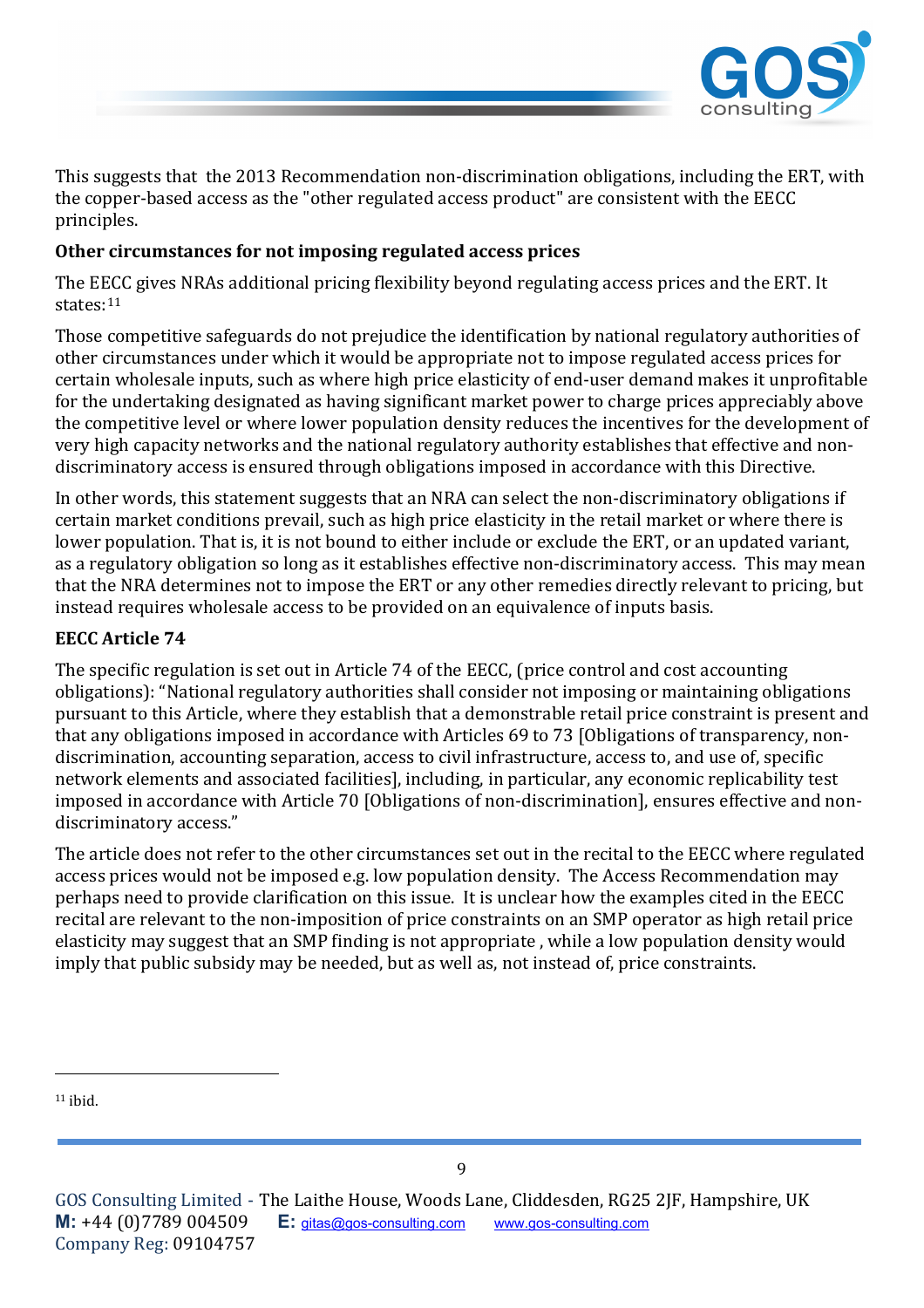

# Conclusion

The ERT was introduced in the 2013 Recommendation as a means of allowing pricing flexibility for next generation access services, while ensuring safeguards against excessive pricing by an SMP operator are in place. It has been widely adopted by NRAs in the EU including the examples we have set out above.

The EECC in Article 74 carries this practice forward by requiring NRAs to consider not imposing costbased price controls where an ERT, among other measures, is in place and retail prices are constrained.

Our review of the ERT in practice combined with the EECC provisions suggests that there are five issues in particular that the EC should consider in respect of the ERT when updating its guidance.

- 1. **Will the ERT be applicable once copper broadband is withdrawn** i.e. can fibre broadband retail prices of an SMP operator be constrained without direct constraints on the wholesale prices?
- 2. Does the ERT have a role in constraining prices between different levels of wholesale services (as used e.g. in Ireland and Czechia)?
- 3. **Does the ERT have a role in preventing margin squeeze** and/or predation even where direct wholesale price constraints are in place (e.g. as used in Italy)?
- 4. **Can anchor pricing be used as alternative to direct price constraints** for certain bandwidths for fibre broadband if the ERT is withdrawn (as in the UK)?
- 5. In exactly what circumstances would remedies other than ERT or direct price constraints be appropriate (to clarify the examples in the EECC recital)?

We will discuss certain of these issues further in future papers.